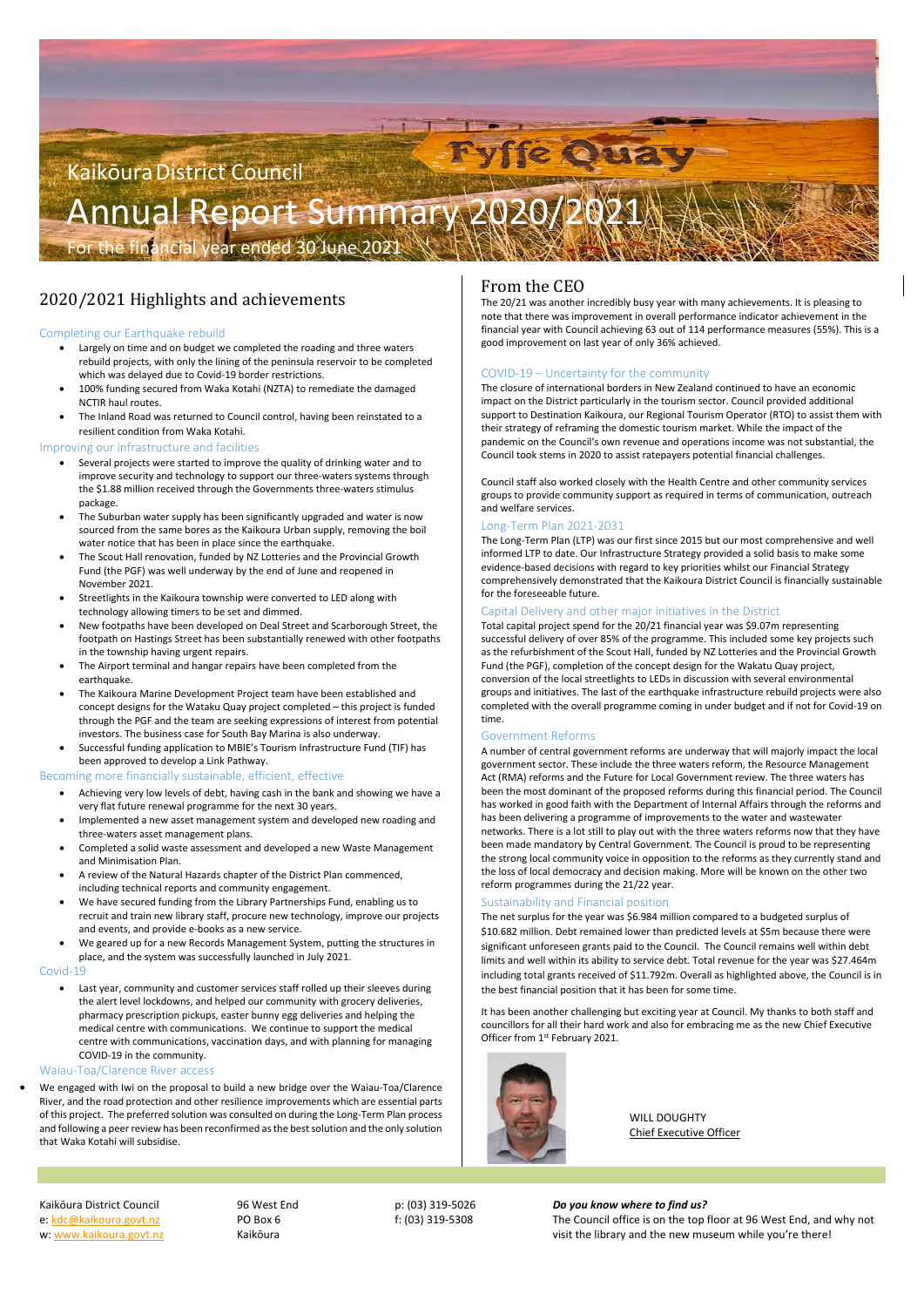# How we invested your rates



# How well did Council perform?

Across our groups of activities this year, the Council achieved 63 out of 114 performance measures (55%).

This year, the Council was able to accurately report on 55% of its performance measures (63 of 114).

For the remaining performance measures, 23 measures were incomplete (part‐year, part area, or only KDC results excluding contractors). In 28 cases no results were available, or the measure was not applicable.

### **Roads & bridges**

We received 127 customer service requests for roading issues during the year. 95% of our sealed local roads met our target for smooth travel exposure.

### **Water supplies**

Our customer service requests are achieving well against targeted performance, in terms of both the number of complaints, and the time taken to respond to service requests; however not all service requests or complaints were adequately recorded, or the time taken was not accurately captured. This means we had to disclose our performance against target as not available. We are working on improving the way we capture and record this information so that it is more meaningful for future and our aim is to have complete information for the 2022 year.

#### **Sewerage services**

The number of complaints regarding sewer odour were higher than last year at 5.33, however the number of complaints around sewer faults was significantly lower than last year at 4.52. Improvements have been made around the areas experiencing odour issues, with feedback showing these have been successful in eliminating odours.

#### **Stormwater**

The council met all their performance measures for complaints and service requests.

### **Recycling**

The total weight of waste produced per person has increased by 13% from last year to 471kg, this is still very high compared to our target of less than 152kg. The increase in waste produced is still likely related to earthquake demolition and changes in the global market for recyclable products.

### **Community & customer services**

67% of respondents to our resident survey said they are satisfied, or very satisfied, with the Customer Services team this is below our target of 91% but an increase on the previous year.

### **Community facilities**

We started the project to fully renovate and strengthen the Scout Hall, with funding from the DIA's earthquake recovery fund and the PGF. This work was carried into the 2021/2022 financial year.

We continue to refurbish housing for the elderly.

We developed helicopter pads at the airport and replaced the carpet in the terminal.

A dispute with the airport hangar supplier has now been resolved, and the hangar fully repaired and tenanted. The airport in now operating fully in accordance with CAA requirements, due to new markings, signage and an agreed Operations Manual.

### **Commercial Activities**

While the demolition was underway at Wakatu Quay, a steering group was established, and the project management team set up.

The MRF has continued to provide capital distributions to the joint venture, despite the expectation that there would be very little logging done and for there to be a call on the two Council's to inject funds into the venture.

### **Regulatory services**

The Building Control team successfully achieved accreditation as a Building Control Authority (BCA).

There is currently 1180 known dogs in the district.

The number of complaints about dogs decreased to 110 calls, meaning we achieved our target of less than 135.With the new Responsible Camping Bylaw in place, 5 temporary Responsible Camping Ambassadors were employed, this was reduced due to diminished visitor numbers – 25 warnings were issued, 6 infringements for non‐compliant camping.

#### **District development**

The geotechnical research on natural hazards in our district has been substantially completed, providing the core information to inform a full review of the natural hazards in the District Plan.

The November 2016 earthquake escalated the need for technical information to inform the natural hazards provisions of the District Plan. The review focuses on earthquake fault rupture, liquefaction, debris inundation and flooding.

We processed resource consent, project information memorandums, land information memorandums and provided information on the district plan. We kept Te Runanga O Kaikōura informed of the resource consent applications we have received. We received no objects or appeals in relation to resource consents. We did not achieve our target of 100% of resource contents processed within statutory timeframes, however 70% is an improvement on last year.

#### **Earthquake rebuild**

The rebuild of KDC's earthquake damaged roading and three‐waters infrastructure has now been substantially completed at a total cost of \$40 million in capital costs over the five years since 14 November 2016. The only remaining project is the relining of the Peninsula reservoir being delayed due to Covid.

It was intended that much of the consenting and detailed design work in respect to the Waiau Toa Clarence Bridge would be completed, but concerns raised by iwi in respect to the project prevented this.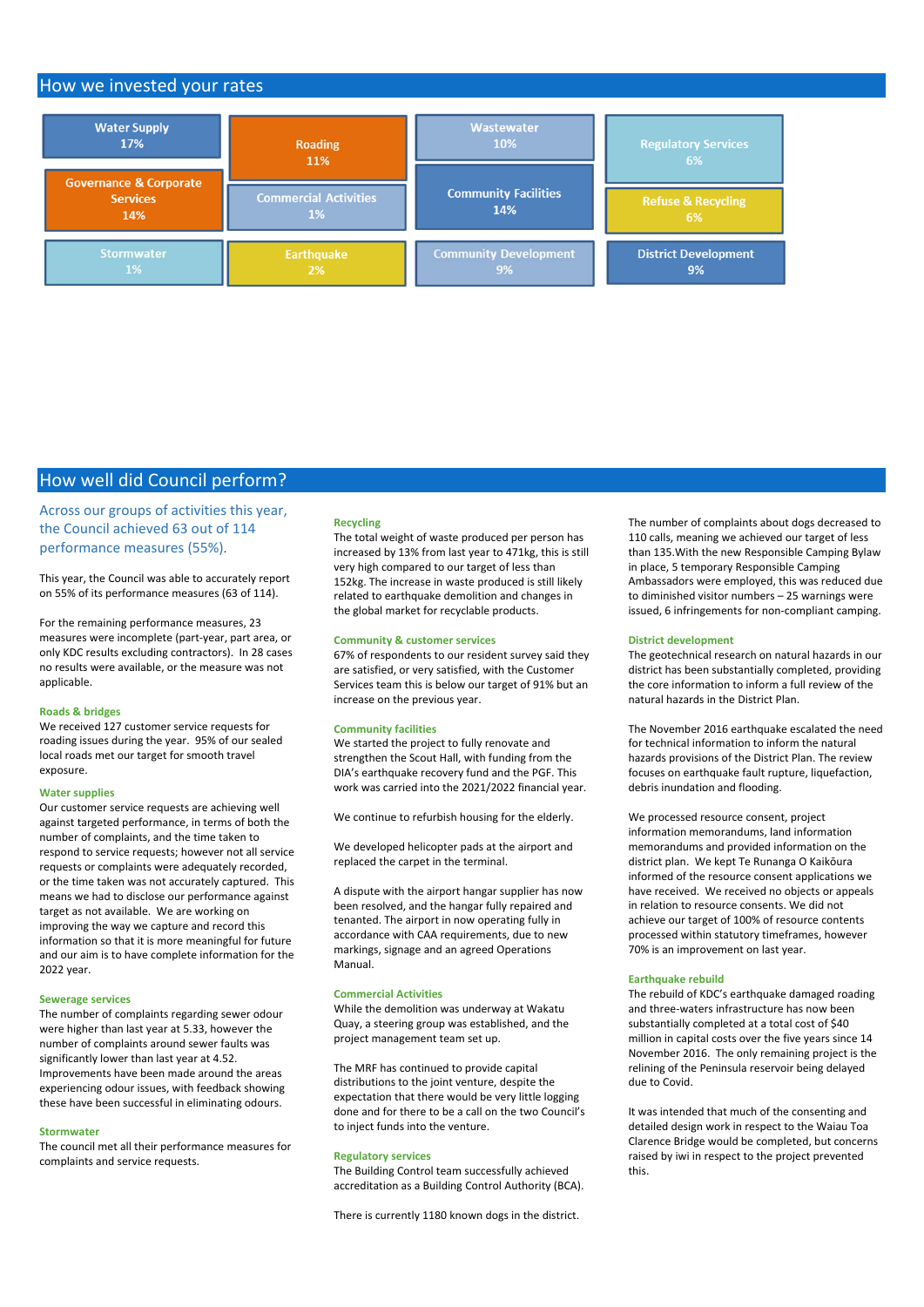# Summary financial statements

|                                                                 | Council                        |                                | Group                          |                                |                         |
|-----------------------------------------------------------------|--------------------------------|--------------------------------|--------------------------------|--------------------------------|-------------------------|
|                                                                 | 2021<br><b>Budget</b><br>\$000 | 2021<br><b>Actual</b><br>\$000 | 2020<br><b>Actual</b><br>\$000 | 2021<br><b>Actual</b><br>\$000 | 2020<br>Actual<br>\$000 |
| <b>Summary Statement of Comprehensive Revenue &amp; Expense</b> |                                |                                |                                |                                |                         |
| <b>Total Revenue</b>                                            | 27,014                         | 27,465                         | 29,012                         | 28,628                         | 30,331                  |
| Total Expenses (excl financing)                                 | 16,199                         | 20,455                         | 17,253                         | 21,399                         | 18,405                  |
| <b>Financing expenses</b>                                       | 133                            | 69                             | 152                            | 70                             | 155                     |
| Operating surplus/(deficit)                                     | 10,682                         | 6,941                          | 11,607                         | 7,159                          | 11,771                  |
| Ecan share of MRF surplus                                       |                                | 43                             | (104)                          | 43                             | (104)                   |
| Net surplus/(deficit) before tax                                | 10,682                         | 6,984                          | 11,503                         | 7,202                          | 11,667                  |
| Income tax                                                      |                                |                                |                                | (66)                           | 57                      |
| Net surplus/(deficit) after tax                                 | 10,682                         | 6,984                          | 11,503                         | 7,136                          | 11,724                  |
| Gains on asset revaluation                                      |                                | 6,491                          | 16                             | 6,491                          | 16                      |
| <b>Impairment losses</b>                                        |                                |                                |                                |                                |                         |
| <b>Total Comprehensive Revenue &amp;</b><br><b>Expense</b>      | 10,682                         | 13,475                         | 11,519                         | 13,627                         | 11,740                  |

| <b>Summary Statement of Changes in Equity</b> |         |         |         |         |         |
|-----------------------------------------------|---------|---------|---------|---------|---------|
| Equity at start of year                       | 201,563 | 197,790 | 186,271 | 198,736 | 186,996 |
| Total comprehensive revenue &<br>expense      | 10,682  | 13.475  | 11.519  | 13,627  | 11,740  |
| Equity at end of year                         | 212,245 | 211,265 | 197,790 | 212,363 | 198,736 |

| <b>Summary Statement of Financial Position</b> |         |         |         |         |         |
|------------------------------------------------|---------|---------|---------|---------|---------|
| Current assets                                 | 9,130   | 7.154   | 7.629   | 7.519   | 8.073   |
| Non-current assets                             | 216.472 | 215.762 | 204.050 | 216.686 | 204.914 |
| <b>Total Assets</b>                            | 225.602 | 222.916 | 211.679 | 224.205 | 212.987 |
| <b>Current liabilities</b>                     | 2,623   | 7,695   | 8,806   | 7,865   | 9.144   |
| Non-current liabilities                        | 10.734  | 3,956   | 5,084   | 3.977   | 5,107   |
| Equity                                         | 212.245 | 211.265 | 197.790 | 212.363 | 198.736 |
| <b>Total Liabilities &amp; Equity</b>          | 225.602 | 222.916 | 211,680 | 224.205 | 212.987 |

| <b>Summary Statement of Cashflows</b>   |          |         |         |         |         |
|-----------------------------------------|----------|---------|---------|---------|---------|
| Net cash from operating<br>activities   | 13,962   | 1,890   | 1,853   | 2,153   | 2,071   |
| Net cash from investing activities      | (14,908) | 1,215   | (4,944) | 1,001   | (5,030) |
| Net cash from financing activities      | 3,772    | (2,000) | 5,498   | (2,010) | 5,473   |
| Net increase/(decrease) in cash<br>held | 2.826    | 1,105   | 2,407   | 1,144   | 2,514   |
| Opening cash at start of year           | 4,357    | 4,331   | 1,925   | 4,633   | 2,119   |
| <b>Closing cash balance</b>             | 7,183    | 5,436   | 4,332   | 5,777   | 4,633   |
|                                         |          |         |         |         |         |

|                                                       | 2021    | 2020    | 2021          | 2020    |
|-------------------------------------------------------|---------|---------|---------------|---------|
| <b>Equity</b>                                         | Actual  | Actual  | <b>Actual</b> | Actual  |
| Year end equity is split into the following reserves: | \$000   | \$000   | \$000         | \$000   |
| Public equity                                         | 111,703 | 105,668 | 112,838       | 106,414 |
| Special reserves & special funds                      | 7,432   | 6,483   | 7,432         | 6,483   |
| Asset revaluation reserves                            | 92,130  | 85,639  | 92,812        | 85,639  |
|                                                       | 211,265 | 197,790 | 213,082       | 198,536 |

# Financial Highlights

- We had an overall surplus of \$6.98 million, with a total revenue of \$27.5 million.
- Our total expenditure was \$20.5 million.
- The Council was the recipient of several unexpected sources of revenue, including:
	- o \$2.27 million from Waka Kotahi (NZTA) to remediate the NCTIR haul routes;
	- o \$940k being the first tranche of the governments three ‐water stimulus package;
	- o \$1 million government funding for "shovel‐ready" projects to help construct the new swimming pool;
	- o \$500k government funding for the Mayors Taskforce for jobs, to find sustainable employment for youth and people displaced from their employment due to Covid‐19;
- Our external debt was reduced from \$7 million to \$5 million

### **Where we spent our money**

This includes operating and capital expenditure. Overall, roads, bridges and footpaths received 23% of total expenditure, with the Earthquake Event receiving 15%, Leadership and Governance 14% and Community Facilities were 13%.



### **Operating Expenditure**

Overall total operating expenditure of \$20.5 million exceeded the budget of \$16.3 million this includes revaluation losses of \$1.6 million.

### **Revenue**

Kaikoura District Council rates contributed to 31% of revenue totaling \$8.19 million. Subsidies and grants made up 45%. Vested assets made up 12% or revenue which included the handover of Inland Road back to the council from Waka Kotahi (NZTA).





This Summary Annual Report provides an overview of Kaikōura District Council and group's operational and financial performance for the financial year ended 30 June 2021. It is prepared in accordance with section 98(4) of the Local Government Act 2002, and in line with section 98(5) of that Act, it represents fairly and consistently the information regarding the major matters dealt within the full Annual Report.

The specific disclosures included in this summary have been extracted from the full Annual Report. The auditor, Audit New Zealand, issued a qualified opinion on the financial statements and the statement of service provision (reported as Council activities). Council's service performance information because of lack of sufficiently reliable systems and processes in place during the year to accurately report on a number of performance measures. The Council also has a qualified opinion due to the fair value of land (excluding land under roads), buildings and infrastructure asset classes. Based on an analysis of relevant cost indices since the last revaluation, there is evidence that there could be a material change in fair value of the revalued asset classes. As the District Council and Group have not carried out revaluation as at 30 June 2021, it is impracticable to determine the amount of any adjustment required. An Emphasis of matter relating to the Governments three-water reform programme announcement was also noted. The full annual report was authorised for issue by the Council on 25 May 2022. Audit New Zealand acknowledge their audit was completed later than required by the sections 98(7)(a) of the Local Government Act 2002. This was due to an auditor shortage in New Zealand and the consequential effects of Covid‐19, including lockdowns.

The financial statements are presented in New Zealand dollars and all values are rounded to the nearest thousand dollars (\$,000). This Summary Annual Report complies with PBE FRS43 Summary Financial Statements, and the full Annual Report was prepared in accordance with public benefit entity accounting standards with reduced disclosure requirements (Tier 2).

This summary report cannot be expected to provide as complete an understanding of the Council and group's financial and service performance, financial position and cash flows as the full Annual Report.

The full version of the Annual Report is available on our website; www.kaikoura.govt.nz or via the Council office.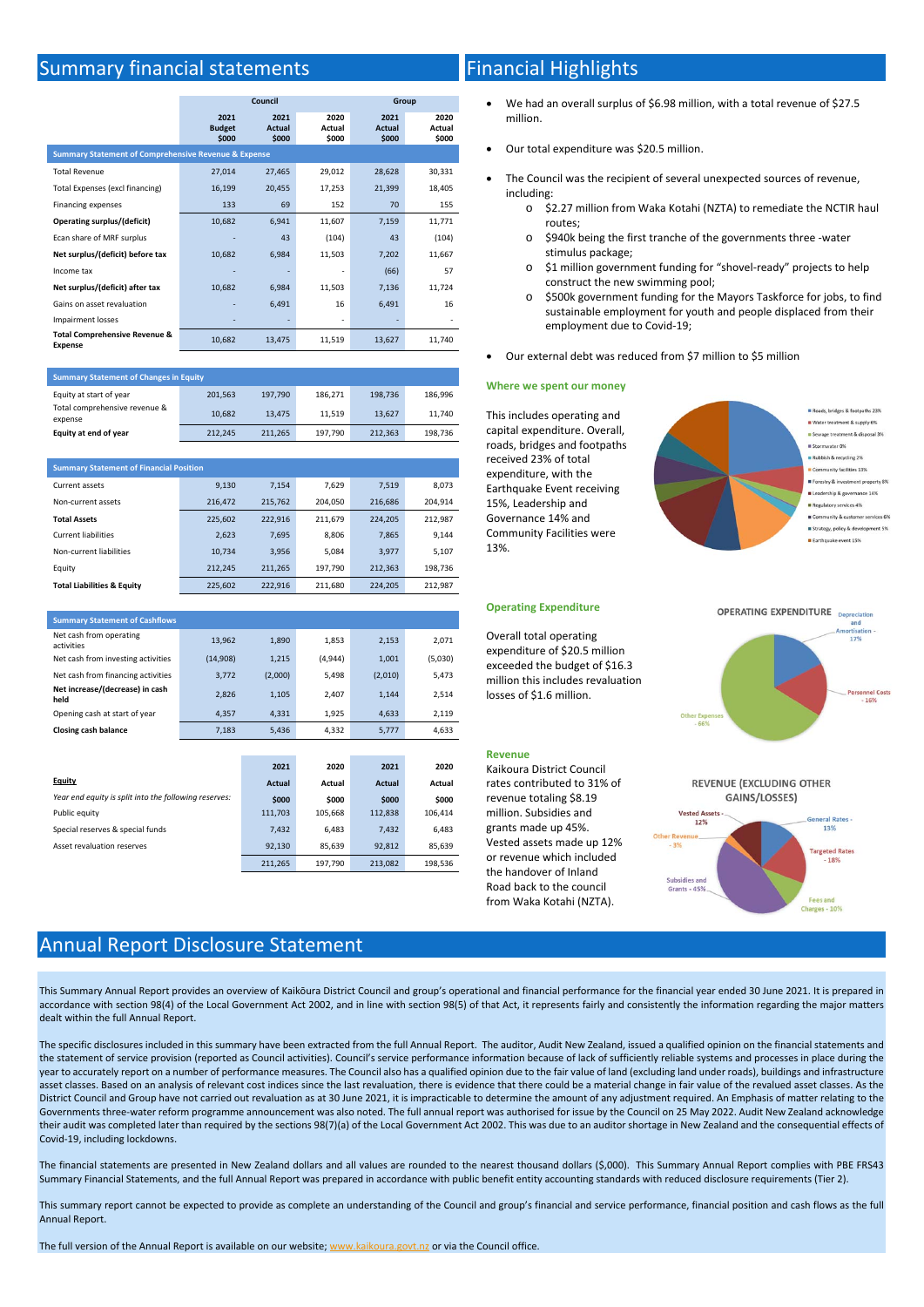# Summary of Major Variances Against our Budget

Just as the Council completed the earthquake rebuild projects, the COVID‐19 pandemic hit NZ and the Kaikōura district. The governments funding packages to stimulate the economy have been unprecedented and dominate the Council's revenue streams.

### **Revenue**

Revenue was \$27.5 million compared to budgeted revenue of \$27 million. While the result is close to budget, there were significant ups and downs within Council's activities.

- Wakatu Quay is the main timing issue as we had budgeted the project to be mid-construction with grant revenue received of \$9.8 million, in reality we have received \$1.33 million.
- \$3.26 million gain through vesting of Inland Road back into Council control recording the value of work done by NCTIR to repair the roads and bridges that were damaged by the earthquake.
- Other unbudgeted funding received was \$2.27 million for NCTIR Haul routes, \$1 million government grant to complete the swimming pool, \$940K threewater stimulus funding, additional \$250K for the Mayoral Taskforce for Jobs (on top of the \$250K budgeted).
- Other revenue was more favorable than budgeted due to the share of Marlborough Regional Forestry joint operation revenue being \$334K higher than budget.

### **Expenses**

Operating expenditure of \$20.5 million is \$4.1 million more than budget, \$1.68 million of this is due to fair value losses following the valuation of the three‐waters and forestry assets, and the gifting of land at Boat Harbour (affected by natural hazards) to Ngati Kuri.

Other areas where expenditure exceeded budget were:

- Demolition of the former fisheries buildings at Wakatu Quay, which were found to have asbestos throughout multiple layers of concrete foundations and floors,
- Natural hazards project, which had been assumed would be complete by 30 June 2020 so was unbudgeted,
- Earthquake repair delays due to COVID‐19 meant expenditure unbudgeted for 2021 financial year,
- Unforeseen grant revenue paid over to other organisations (such as Mayoral Taskforce and swimming pool),
- The share of Marlborough Regional Forestry expenses (\$575k higher than budget), and
- Depreciation was \$602k higher than budget due to the change in assessed remaining useful lives of assets.

The last two points above are both non‐cash items, as are the fair value losses.

### **Statement of Financial Position**

The forecasts for the Wakatu Quay project and South Bay feasibility study had assumed the Council would receive the entire \$10.88 million from the PGF in advance, and that there would be \$7.2 million held as cash in the bank as a result (ready to spend on the projects). The grant is being paid over in much smaller tranches as milestones are being met, and so cash is only \$5.4 million.

With all the funding being paid out by the government to stimulate the economy during the COVID‐19 pandemic, the Council has kept borrowing at only \$5 million, against a forecast \$10.7 million.

### **Statement of Cash Flows**

Cash increased over the year by \$1.1 million, to a balance of \$5.4 million at 30 June 2021.

- Grants and subsidies formed the bulk of the increased cash.
- A \$2 million tranche of loans were repaid during the year.

# Post Balance Date Events

On 18 August 2021 the whole of New Zealand entered a level 4 lockdown due to a COVID‐19 cluster developing in Auckland traced to the Delta strain. At the time of writing, New Zealand has transitioned to the traffic light system, enabling relative freedom of movement for those with a vaccine pass, restricted to capacity limits and, of course, mask wearing and location tracing remains mandatory. Omicron has emerged as the latest variant and is proving to be even more contagious than the Delta strain. It is now inevitable that COVID‐19 will emerge in communities around New Zealand and that the Kaikoura community will be affected.

The Council assesses that COVID‐19 has had, and will continue to have, minimal impact on its financial performance and position. The Council may, however, be required to provide additional support to the Kaikōura medical centre and to vulnerable people in the community, to minimise harm from the virus. Additionally, if Council staff were to become sick from COVID‐19, it is likely that our ability to deliver our usual level of service will be affected.

### *Three‐Waters Reform*

In 2020, the Government announced it was commencing the three waters reform programme, with the aim of improving three waters services. In 2021, the Government outlined its proposal to reform the three waters service delivery by creating four statutory water services entities to be responsible for the service delivery and infrastructure from local authorities from 1 July 2024. In October 2021, the Local Government Minister announced that central government will proceed with the three waters service delivery reforms using a legislated "all in" approach.

The proposed reforms and announcements will mean Kaikoura District Council (the Council) is no longer responsible for the delivery and infrastructure of three water services from 1 July 2024, and this is likely to have an impact on the Group's three waters contracts with the Council from that date, although the extent of that impact is uncertain (2020: the same disclosure applied).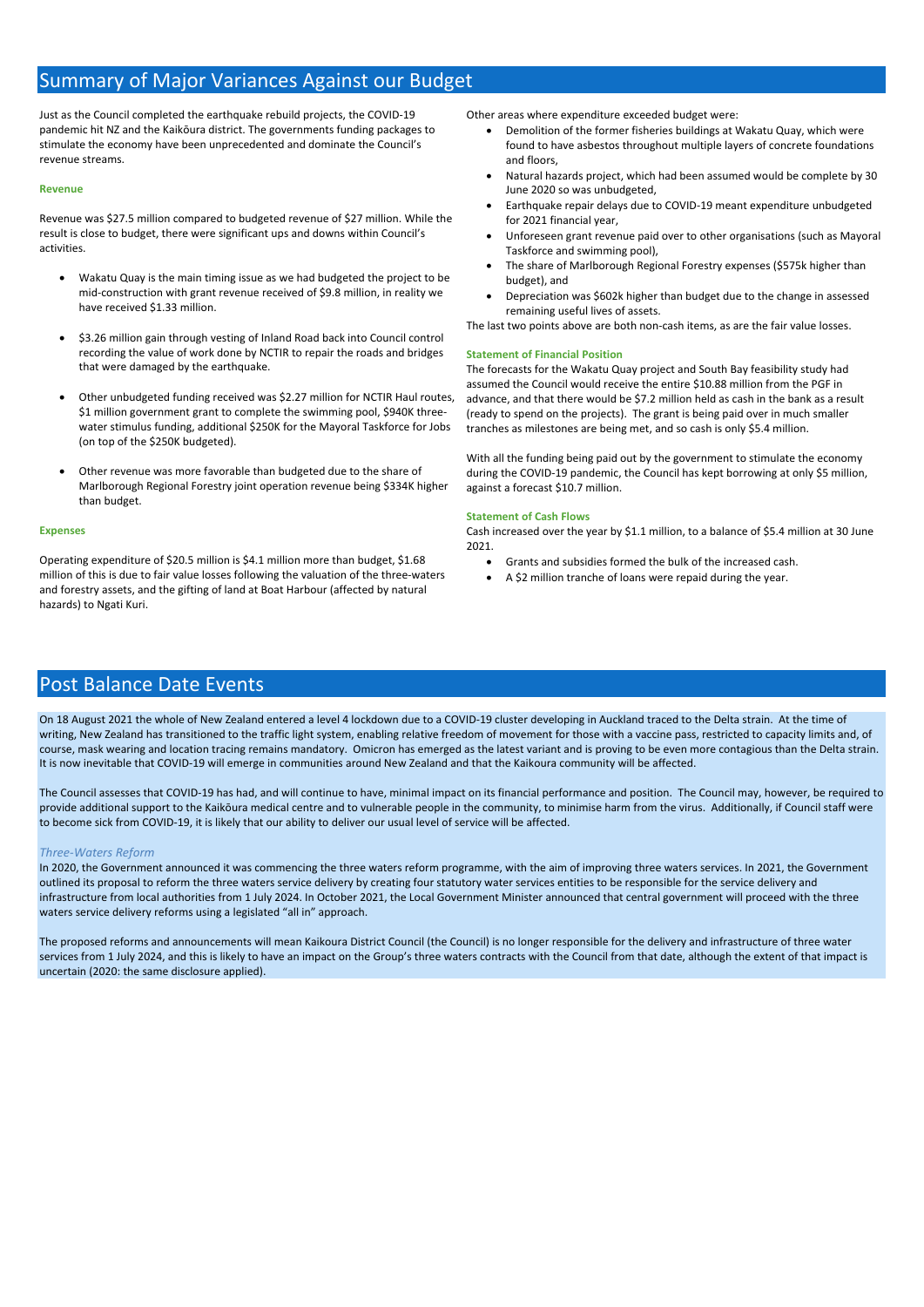Council Spending at a Glance

#### **Community and Customer Services**

**District Development** 

### **Earthquake Event**

- Customer Services
- Community Development
- Civil Defence emergency management
- Community grants, events and fundraising
- Youth Development
- Library
- Strategy and Policy
	- District Planning
	- Statutory Planning
	- Economic Development
	- Tourism & Marketing

| <b>Area of Spend</b>                               |                                                                                                                                                                                                                                                                    | <b>Capital Spend</b> | <b>Operating Spend</b> |
|----------------------------------------------------|--------------------------------------------------------------------------------------------------------------------------------------------------------------------------------------------------------------------------------------------------------------------|----------------------|------------------------|
| <b>Governance and</b><br><b>Corporate Services</b> | Governance<br>$\bullet$<br>Administration<br>$\bullet$<br><b>Chief Executive Office</b><br>$\bullet$<br>Finance<br>$\bullet$<br>$\mathsf{I}\mathsf{T}$<br>$\bullet$<br>Communications<br>$\bullet$                                                                 | \$70,000             | \$3,587,000            |
| Roads, Bridges and<br><b>Footpaths</b>             | Roads and bridges<br>$\bullet$<br>Footpaths<br>$\bullet$<br>Streetlights<br>$\bullet$<br>Cycleways<br>$\bullet$                                                                                                                                                    | \$4,747,000          | \$1,352,000            |
| Water treatment and<br><b>Supply</b>               | Water treatment<br>$\bullet$<br>Reticulation<br>$\bullet$                                                                                                                                                                                                          | \$586,000            | \$1,006,000            |
| Sewerage treatment<br>and disposal                 | Sewerage treatment<br>$\bullet$<br>Reticulation<br>$\bullet$                                                                                                                                                                                                       | \$152,000            | \$660,000              |
| Stormwater                                         | Urban stormwater<br>$\bullet$<br>Stormwater treatment<br>$\bullet$                                                                                                                                                                                                 | \$0                  | \$78,000               |
| <b>Rubbish and recycling</b>                       | Solid Waste<br>$\bullet$<br>Recycling<br>$\bullet$                                                                                                                                                                                                                 | \$2,000              | \$600,000              |
| <b>Commercial Facilities</b>                       | Parks and Reserves<br>$\bullet$<br>Property<br>$\bullet$<br>Harbour<br>$\bullet$<br>Airport<br>$\bullet$                                                                                                                                                           | \$410,000            | \$3,073,000            |
| <b>Forestry and Investment</b><br>Property         | <b>Leased Property</b><br>$\bullet$<br>South Bay Plantation<br>$\bullet$<br>Marlborough Regional<br>$\bullet$<br>Forestry                                                                                                                                          | \$0                  | \$2,137,000            |
| <b>Regulatory Services</b>                         | <b>Building control</b><br>$\bullet$<br>Traffic and parking control<br>$\bullet$<br>Dog and stock control<br>$\bullet$<br>Food premises and<br>$\bullet$<br>environmental health<br>Liquor licensing<br>$\bullet$<br>Other TA regulatory<br>$\bullet$<br>functions | \$0                  | \$1,040,000            |

 Rebuild earthquake damaged infrastructure